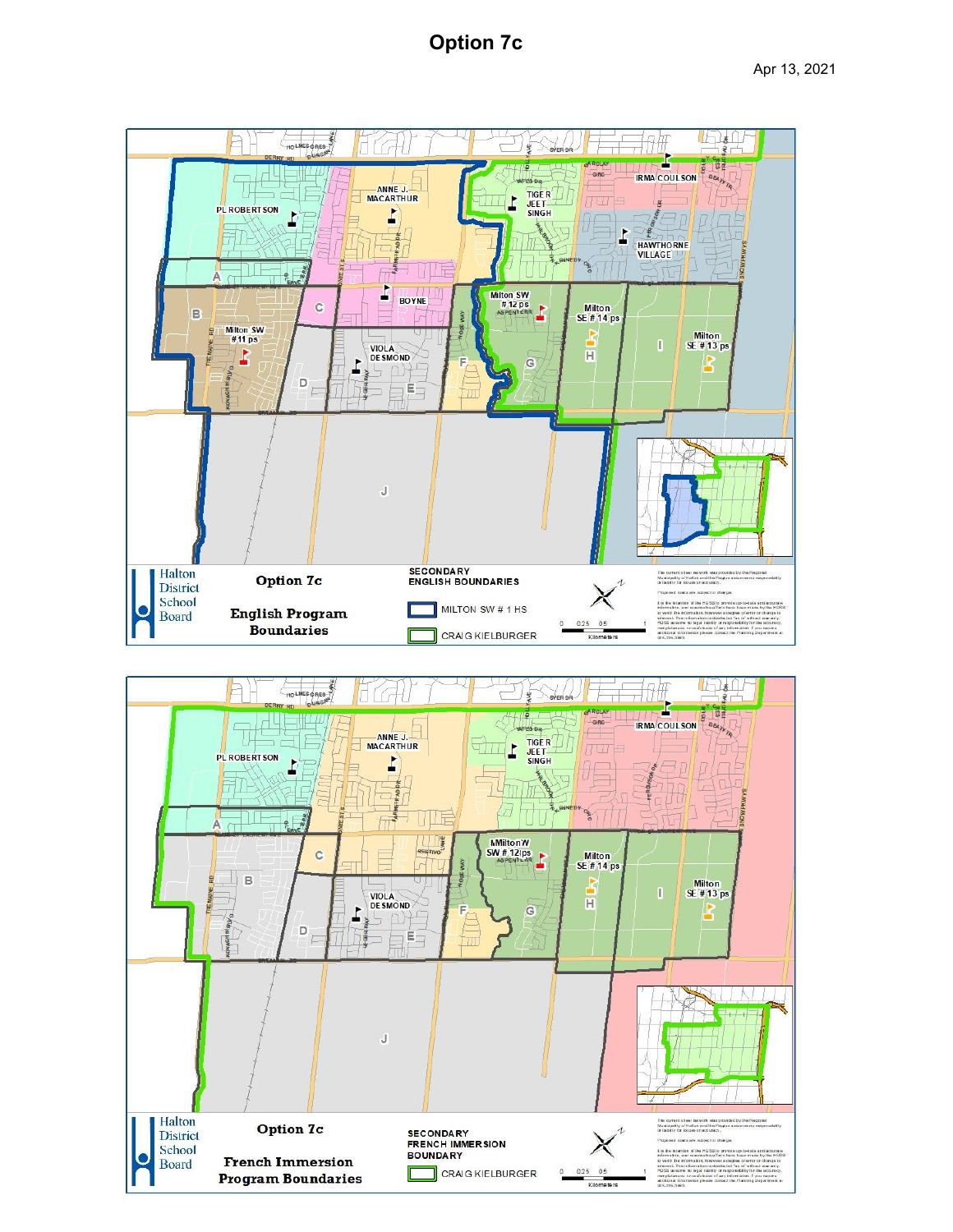|                                                                           | <b>OTG</b>                      | <b>Portable</b>                                                                                                                                                                                                                                                                                                                                                                                                                                                                                                                                                                                                                                                                                                                                                                                                                                                                                                                                                                                                              | <b>Total</b><br>Capacity     | Program        | 2020         | 2021         | 2022         | 2023          | 2024         | 2025         | 2026          | 2027         | 2028         | 2029          | 2030         | <b>Notes</b>                                                           |  |
|---------------------------------------------------------------------------|---------------------------------|------------------------------------------------------------------------------------------------------------------------------------------------------------------------------------------------------------------------------------------------------------------------------------------------------------------------------------------------------------------------------------------------------------------------------------------------------------------------------------------------------------------------------------------------------------------------------------------------------------------------------------------------------------------------------------------------------------------------------------------------------------------------------------------------------------------------------------------------------------------------------------------------------------------------------------------------------------------------------------------------------------------------------|------------------------------|----------------|--------------|--------------|--------------|---------------|--------------|--------------|---------------|--------------|--------------|---------------|--------------|------------------------------------------------------------------------|--|
|                                                                           |                                 | Maximum:                                                                                                                                                                                                                                                                                                                                                                                                                                                                                                                                                                                                                                                                                                                                                                                                                                                                                                                                                                                                                     |                              | <b>ENG</b>     | 616          | 655          | 636          | 612           | 637          | 620          | 623           | 638          | 643          | 644           | 652          | Zone F south to be directed to Anne                                    |  |
| <b>Anne J MacArthur PS</b><br><b>Boyne PS</b><br><b>Chris Hadfield PS</b> |                                 |                                                                                                                                                                                                                                                                                                                                                                                                                                                                                                                                                                                                                                                                                                                                                                                                                                                                                                                                                                                                                              |                              | FI.            | 388          | 433          | 426          | 427           | 410          | 439          | 460           | 466          | 464          | 462           | 467          | J MacArthur PS. (ENG/FI), F north to                                   |  |
|                                                                           |                                 | Port: Cap:                                                                                                                                                                                                                                                                                                                                                                                                                                                                                                                                                                                                                                                                                                                                                                                                                                                                                                                                                                                                                   |                              | <b>SC-SPED</b> | 8            | 8            | 8            | 8             | 8            | 8            | 8             | 8            | 8            | 8             | 8            | be directed to Milton SW#12 ps<br>(ENG/FI) Zones B to be redirected to |  |
|                                                                           |                                 | 414                                                                                                                                                                                                                                                                                                                                                                                                                                                                                                                                                                                                                                                                                                                                                                                                                                                                                                                                                                                                                          |                              | Total          | 1012         | 1096         | 1070         | 1047          | 1055         | 1067         | 1091          | 1112         | 1115         | 1114          | 1127         | Milton SW #11 ps and Viola                                             |  |
|                                                                           |                                 |                                                                                                                                                                                                                                                                                                                                                                                                                                                                                                                                                                                                                                                                                                                                                                                                                                                                                                                                                                                                                              |                              |                | 128%         | 138%         | 135%         | 132%          | 133%         | 135%         | 138%          | 140%         | 141%         | 140%          | 142%         | Desmond PS FI (ENG/FI), Zone A to<br>be redirected to PL Robertson PS  |  |
|                                                                           | Shortage of Pupil Places        |                                                                                                                                                                                                                                                                                                                                                                                                                                                                                                                                                                                                                                                                                                                                                                                                                                                                                                                                                                                                                              |                              |                | $-219$       | $-303$       | $-277$       | $-254$        | $-262$       | $-274$       | $-298$        | $-319$       | $-322$       | $-321$        | $-334$       | (ENG/FI), Zones D, E to be directed                                    |  |
|                                                                           |                                 | Estimate number of portables                                                                                                                                                                                                                                                                                                                                                                                                                                                                                                                                                                                                                                                                                                                                                                                                                                                                                                                                                                                                 |                              |                |              |              | 12           | 11            | 11           | 12           | 13            | 14           | 14           | 14            | 15           | to Viola Desmond PS (ENG/FI).                                          |  |
|                                                                           |                                 | Maximum:                                                                                                                                                                                                                                                                                                                                                                                                                                                                                                                                                                                                                                                                                                                                                                                                                                                                                                                                                                                                                     |                              | <b>ENG</b>     | 1115         | 1208         | 1091         | 1109          | 1121         | 1132         | 1135          | 1130         | 1141         | 1151          | 1153         |                                                                        |  |
|                                                                           |                                 | 18                                                                                                                                                                                                                                                                                                                                                                                                                                                                                                                                                                                                                                                                                                                                                                                                                                                                                                                                                                                                                           |                              | FI             | $\mathbf 0$  | $\mathbf 0$  | $\mathbf 0$  | $\mathbf 0$   | $\mathbf 0$  | $\mathbf{0}$ | $\mathbf{0}$  | $\mathbf{0}$ | $\mathbf 0$  | $\mathbf 0$   | $\mathbf{0}$ |                                                                        |  |
|                                                                           |                                 | Port: Cap:                                                                                                                                                                                                                                                                                                                                                                                                                                                                                                                                                                                                                                                                                                                                                                                                                                                                                                                                                                                                                   |                              | <b>SC-SPED</b> | 15           | 15           | 15           | 15            | 15           | 15           | 15            | 15           | 15           | 15            | 15           |                                                                        |  |
|                                                                           |                                 | 414                                                                                                                                                                                                                                                                                                                                                                                                                                                                                                                                                                                                                                                                                                                                                                                                                                                                                                                                                                                                                          |                              | Total          | 1130         | 1223         | 1106         | 1124          | 1136         | 1147         | 1150          | 1145         | 1156         | 1166          | 1168         | Zone E to be directed to Viola<br>Desmond for English.                 |  |
|                                                                           |                                 |                                                                                                                                                                                                                                                                                                                                                                                                                                                                                                                                                                                                                                                                                                                                                                                                                                                                                                                                                                                                                              |                              |                | 146%         | 158%         | 143%         | 145%          | 146%         | 148%         | 148%          | 148%         | 149%         | 150%          | 151%         |                                                                        |  |
|                                                                           | Shortage of Pupil Places        |                                                                                                                                                                                                                                                                                                                                                                                                                                                                                                                                                                                                                                                                                                                                                                                                                                                                                                                                                                                                                              |                              |                |              | $-447$       | $-330$       | $-348$        | $-360$       | $-371$       | $-374$        | $-369$       | $-380$       | $-390$        | $-392$       |                                                                        |  |
|                                                                           |                                 |                                                                                                                                                                                                                                                                                                                                                                                                                                                                                                                                                                                                                                                                                                                                                                                                                                                                                                                                                                                                                              |                              |                | 15           | 19           | 14           | 15            | 16           | 16           | 16            | 16           | 17           | 17            | 17           |                                                                        |  |
|                                                                           |                                 | Maximum: 8                                                                                                                                                                                                                                                                                                                                                                                                                                                                                                                                                                                                                                                                                                                                                                                                                                                                                                                                                                                                                   |                              | <b>ENG</b>     | 838          | 1027         | 753          | 685           | 682          | 680          | 678           | 682          | 697          | 693           | 686          |                                                                        |  |
|                                                                           |                                 |                                                                                                                                                                                                                                                                                                                                                                                                                                                                                                                                                                                                                                                                                                                                                                                                                                                                                                                                                                                                                              |                              | FI.            | $\mathbf{0}$ | $\mathbf{0}$ | $\mathbf{0}$ | $\mathbf{0}$  | $\mathbf{0}$ | $\mathbf{0}$ | $\mathbf{0}$  | $\mathbf{0}$ | $\mathbf{0}$ | $\mathbf 0$   | $\mathbf{0}$ |                                                                        |  |
|                                                                           |                                 |                                                                                                                                                                                                                                                                                                                                                                                                                                                                                                                                                                                                                                                                                                                                                                                                                                                                                                                                                                                                                              |                              | <b>SC-SPED</b> | 5            | 5            | 5            | 5             | 5            | 5            | 5             | 5            | 5            | 5             | 5            |                                                                        |  |
|                                                                           |                                 | 184                                                                                                                                                                                                                                                                                                                                                                                                                                                                                                                                                                                                                                                                                                                                                                                                                                                                                                                                                                                                                          |                              | Total          | 843          | 1032         | 758          | 690           | 687          | 685          | 683           | 687          | 702          | 698           | 691          | Zone G to be directed to Milton<br>SW #12 ps. (ENG, FI)                |  |
|                                                                           | <b>Percent Utilization</b>      |                                                                                                                                                                                                                                                                                                                                                                                                                                                                                                                                                                                                                                                                                                                                                                                                                                                                                                                                                                                                                              |                              |                |              | 125%         | 92%          | 84%           | 83%          | 83%          | 83%           | 83%          | 85%          | 85%           | 84%          |                                                                        |  |
|                                                                           | <b>Shortage of Pupil Places</b> |                                                                                                                                                                                                                                                                                                                                                                                                                                                                                                                                                                                                                                                                                                                                                                                                                                                                                                                                                                                                                              |                              |                |              | $-209$       | 65           | 133           | 136          | 138          | 140           | 136          | 121          | 125           | 132          |                                                                        |  |
|                                                                           |                                 | Estimate number of portables                                                                                                                                                                                                                                                                                                                                                                                                                                                                                                                                                                                                                                                                                                                                                                                                                                                                                                                                                                                                 |                              |                | 1            | 9            | 0            | $\mathcal{O}$ | 0            | 0            | 0             | 0            | 0            | 0             | 0            |                                                                        |  |
|                                                                           |                                 | 18<br>1207<br>793<br><b>Percent Utilization</b><br>13<br>10<br>1190<br>776<br><b>Percent Utilization</b><br>$-354$<br>Estimate number of portables<br>1007<br>823<br>Port: Cap:<br>102%<br>$-20$<br><b>ENG</b><br>151<br>144<br>163<br>143<br>Maximum:<br>12<br>FI.<br>138<br>151<br>148<br>141<br>328<br>604<br><b>SC-SPED</b><br>8<br>8<br>8<br>8<br>Port: Cap:<br>276<br>312<br>297<br>302<br>300<br>Total<br>91%<br>95%<br>92%<br>91%<br>26<br>28<br>Shortage of Pupil Places<br>16<br>31<br>$\mathcal{O}$<br>0<br>$\mathcal{O}$<br>0<br><b>ENG</b><br>952<br>1006<br>878<br>794<br>Maximum:<br>12<br>FI.<br>$\mathbf{0}$<br>$\mathbf{0}$<br>$\mathbf{0}$<br>$\mathbf{0}$<br>953<br>1229<br><b>SC-SPED</b><br>$\Omega$<br>$\mathbf{0}$<br>$\Omega$<br>$\mathbf{0}$<br>Port: Cap:<br>276<br>952<br>878<br>794<br>1006<br>Total<br><b>Percent Utilization</b><br>106%<br>100%<br>92%<br>83%<br>$-53$<br>75<br>159<br><b>Shortage of Pupil Places</b><br>$\mathbf{1}$<br>$\Omega$<br>$\mathfrak{p}$<br>$\Omega$<br>$\Omega$ |                              |                |              |              |              |               | 153          | 155          | 151           | 154          | 163          | 171           | 176          |                                                                        |  |
|                                                                           |                                 |                                                                                                                                                                                                                                                                                                                                                                                                                                                                                                                                                                                                                                                                                                                                                                                                                                                                                                                                                                                                                              |                              |                |              |              |              |               | 146          | 145          | 140           | 144          | 147          | 148           | 148          |                                                                        |  |
|                                                                           |                                 |                                                                                                                                                                                                                                                                                                                                                                                                                                                                                                                                                                                                                                                                                                                                                                                                                                                                                                                                                                                                                              | 8                            | 8              | 8            | 8            | 8            | 8             | 8            |              |               |              |              |               |              |                                                                        |  |
| <b>E.W.Foster PS</b>                                                      |                                 |                                                                                                                                                                                                                                                                                                                                                                                                                                                                                                                                                                                                                                                                                                                                                                                                                                                                                                                                                                                                                              |                              |                |              |              |              |               | 307          | 308          | 299           | 306          | 318          | 327           | 332          | Rural FI area (Zone J) to be<br>redirected to Viola Desmond PS.        |  |
|                                                                           |                                 | <b>Percent Utilization</b>                                                                                                                                                                                                                                                                                                                                                                                                                                                                                                                                                                                                                                                                                                                                                                                                                                                                                                                                                                                                   |                              |                |              |              |              |               | 94%          | 94%          | 91%           | 93%          | 97%          | 100%          | 101%         |                                                                        |  |
|                                                                           |                                 |                                                                                                                                                                                                                                                                                                                                                                                                                                                                                                                                                                                                                                                                                                                                                                                                                                                                                                                                                                                                                              |                              |                |              |              |              |               | 21           | 20           | 29            | 22           | 10           | $\mathcal{I}$ | $-4$         |                                                                        |  |
|                                                                           | Estimate number of portables    |                                                                                                                                                                                                                                                                                                                                                                                                                                                                                                                                                                                                                                                                                                                                                                                                                                                                                                                                                                                                                              |                              |                |              |              |              |               | 0            | 0            | 0             | 0            | 0            | 0             | 0            |                                                                        |  |
|                                                                           |                                 |                                                                                                                                                                                                                                                                                                                                                                                                                                                                                                                                                                                                                                                                                                                                                                                                                                                                                                                                                                                                                              |                              |                |              |              |              |               | 762          | 719          | 692           | 659          | 653          | 937           | 1241         |                                                                        |  |
|                                                                           |                                 |                                                                                                                                                                                                                                                                                                                                                                                                                                                                                                                                                                                                                                                                                                                                                                                                                                                                                                                                                                                                                              |                              |                |              |              |              |               | $\mathbf{0}$ | $\mathbf{0}$ | $\mathbf{0}$  | $\mathbf{0}$ | $\mathbf{0}$ | $\mathbf{0}$  | $\mathbf{0}$ |                                                                        |  |
|                                                                           |                                 |                                                                                                                                                                                                                                                                                                                                                                                                                                                                                                                                                                                                                                                                                                                                                                                                                                                                                                                                                                                                                              |                              |                |              |              |              |               | $\Omega$     | $\mathbf{0}$ | $\mathbf{0}$  | $\mathbf{0}$ | $\mathbf{0}$ | $\mathbf 0$   | $\mathbf 0$  | Zones H, I to be redirected to<br>Milton SW #12 ps (ENG).              |  |
| <b>Hawthorne Village PS</b>                                               |                                 |                                                                                                                                                                                                                                                                                                                                                                                                                                                                                                                                                                                                                                                                                                                                                                                                                                                                                                                                                                                                                              |                              |                |              |              |              |               | 762          | 719          | 692           | 659          | 653          | 937           | 1241         | Hawthorne Village PS is a                                              |  |
|                                                                           |                                 |                                                                                                                                                                                                                                                                                                                                                                                                                                                                                                                                                                                                                                                                                                                                                                                                                                                                                                                                                                                                                              |                              |                |              |              |              |               | 80%          | 75%          | 73%           | 69%          | 69%          | 98%           | 130%         | holding school for Trafalgar<br>Corridor Schools (ENG).                |  |
|                                                                           |                                 |                                                                                                                                                                                                                                                                                                                                                                                                                                                                                                                                                                                                                                                                                                                                                                                                                                                                                                                                                                                                                              |                              |                |              |              |              |               | 191          | 234          | 261           | 294          | 300          | 16            | $-288$       |                                                                        |  |
|                                                                           |                                 |                                                                                                                                                                                                                                                                                                                                                                                                                                                                                                                                                                                                                                                                                                                                                                                                                                                                                                                                                                                                                              | Estimate number of portables |                |              |              |              |               | 0            | 0            | $\mathcal{O}$ | $\Omega$     | 0            | $\mathcal{O}$ | 13           |                                                                        |  |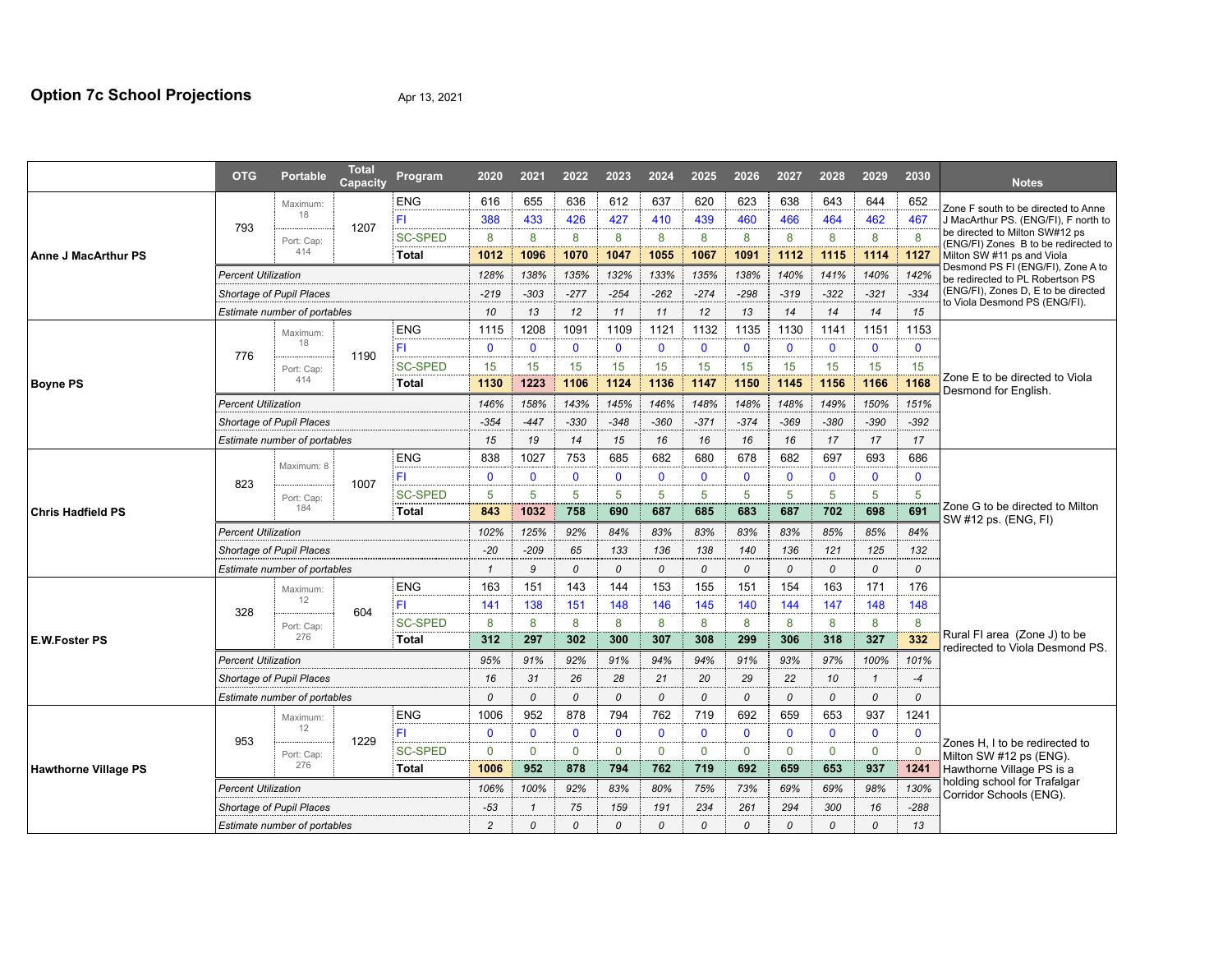|                                                                | <b>OTG</b>                   | <b>Portable</b>                 | <b>Total</b><br>Capacity | Program        | 2020         | 2021           | 2022          | 2023           | 2024         | 2025           | 2026         | 2027           | 2028          | 2029           | 2030         | <b>Notes</b>                                                    |  |  |  |  |
|----------------------------------------------------------------|------------------------------|---------------------------------|--------------------------|----------------|--------------|----------------|---------------|----------------|--------------|----------------|--------------|----------------|---------------|----------------|--------------|-----------------------------------------------------------------|--|--|--|--|
| Irma Coulson PS<br>P.L. Robertson PS<br><b>Sam Sherratt PS</b> |                              | Maximum:                        |                          | <b>ENG</b>     | 737          | 708            | 691           | 672            | 666          | 642            | 627          | 619            | 607           | 617            | 608          |                                                                 |  |  |  |  |
|                                                                | 793                          | 18                              | 1207                     | ΈI             | 304          | 314            | 297           | 299            | 277          | 252            | 232          | 221            | 190           | 223            | 254          | Zones H, I to be redirected to<br>Milton SW #12 ps (FI). Irma   |  |  |  |  |
|                                                                |                              | Port: Cap:                      |                          | <b>SC-SPED</b> | 17           | 17             | 17            | 17             | 17           | 17             | 17           | 17             | 17            | 17             | 17           |                                                                 |  |  |  |  |
|                                                                |                              | 414                             |                          | <b>Total</b>   | 1058         | 1039           | 1005          | 988            | 960          | 911            | 876          | 857            | 814           | 857            | 879          | Coulson PS is a holding school                                  |  |  |  |  |
|                                                                | <b>Percent Utilization</b>   |                                 |                          |                | 133%         | 131%           | 127%          | 125%           | 121%         | 115%           | 110%         | 108%           | 103%          | 108%           | 111%         | for Trafalgar Corridor Schools<br>(FI).                         |  |  |  |  |
|                                                                | Shortage of Pupil Places     |                                 |                          |                |              | $-246$         | $-212$        | $-195$         | $-167$       | $-118$         | -83          | $-64$          | $-21$         | $-64$          | $-86$        |                                                                 |  |  |  |  |
|                                                                | Estimate number of portables |                                 |                          | 12             | 11           | 9              | 8             | $\overline{7}$ | 5            | $\overline{4}$ | 3            | $\mathbf{1}$   | 3             | $\overline{4}$ |              |                                                                 |  |  |  |  |
|                                                                |                              | Maximum:                        |                          | <b>ENG</b>     | 799          | 759            | 815           | 779            | 773          | 764            | 755          | 752            | 760           | 745            | 739          |                                                                 |  |  |  |  |
|                                                                | 818                          | 12                              | 1094                     | FI             | 223          | 221            | 231           | 233            | 229          | 235            | 228          | 228            | 230           | 222            | 219          |                                                                 |  |  |  |  |
|                                                                |                              | Port: Cap:                      |                          | <b>SC-SPED</b> | 8            | 8              | 8             | 8              | 8            | 8              | 8            | 8              | 8             | 8              | 8            |                                                                 |  |  |  |  |
|                                                                |                              | 276                             |                          | <b>Total</b>   | 1030         | 988            | 1054          | 1020           | 1010         | 1007           | 991          | 988            | 998           | 975            | 966          | Zone A to be redirected to PL<br>Robertson PS.                  |  |  |  |  |
|                                                                | <b>Percent Utilization</b>   |                                 |                          |                | 126%         | 121%           | 129%          | 125%           | 123%         | 123%           | 121%         | 121%           | 122%          | 119%           | 118%         |                                                                 |  |  |  |  |
|                                                                | Shortage of Pupil Places     |                                 |                          |                |              | $-170$         | $-236$        | $-202$         | $-192$       | $-189$         | $-173$       | $-170$         | $-180$        | $-157$         | $-148$       |                                                                 |  |  |  |  |
|                                                                | Estimate number of portables |                                 |                          |                |              | $\overline{7}$ | 10            | 9              | 8            | 8              | 8            | $\overline{7}$ | 8             | $\overline{7}$ | 6            |                                                                 |  |  |  |  |
|                                                                |                              | Maximum:                        |                          | <b>ENG</b>     | 279          | 377            | 290           | 287            | 289          | 288            | 298          | 304            | 309           | 309            | 322          |                                                                 |  |  |  |  |
|                                                                | 415                          | 10                              | 645                      | FI             | $\mathbf{0}$ | $\mathbf{0}$   | $\mathbf{0}$  | $\mathbf{0}$   | $\mathbf{0}$ | $\mathbf{0}$   | $\mathbf{0}$ | $\mathbf 0$    | $\mathbf{0}$  | $\mathbf 0$    | $\mathbf{0}$ | Zone F to be directed to Milton                                 |  |  |  |  |
|                                                                |                              | Port: Cap:                      |                          | <b>SC-SPED</b> | 133          | 133            | 119           | 115            | 108          | 92             | 82           | 74             | 77            | 77             | 77           | SW #12 ps (ENG, FI), Anne J.                                    |  |  |  |  |
|                                                                |                              | 230                             |                          | <b>Total</b>   | 412          | 510            | 409           | 402            | 397          | 380            | 380          | 378            | 386           | 386            | 399          | MacArthur PS (ENG, FI). Rural                                   |  |  |  |  |
|                                                                | <b>Percent Utilization</b>   |                                 |                          |                |              | 123%           | 99%           | 97%            | 96%          | 92%            | 92%          | 91%            | 93%           | 93%            | 96%          | area (Zone J) to be removed and<br>directed to Viola Desmond PS |  |  |  |  |
|                                                                | Shortage of Pupil Places     |                                 |                          |                |              | $-95$          | 6             | 13             | 18           | 35             | 35           | 37             | 29            | 29             | 16           |                                                                 |  |  |  |  |
|                                                                | Estimate number of portables |                                 |                          |                |              | $\overline{4}$ | $\mathcal{O}$ | 0              | 0            | 0              | 0            | 0              | $\mathcal{O}$ | 0              | 0            |                                                                 |  |  |  |  |
|                                                                |                              | Maximum:<br>18<br>1135          |                          | <b>ENG</b>     | 1014         | 933            | 913           | 845            | 821          | 784            | 751          | 731            | 698           | 684            | 658          |                                                                 |  |  |  |  |
|                                                                | 721                          |                                 |                          | ΈI             | 96           | 133            | 205           | 269            | 317          | 319            | 315          | 296            | 276           | 269            | 256          |                                                                 |  |  |  |  |
|                                                                |                              | Port: Cap:                      |                          | <b>SC-SPED</b> | 17           | 17             | 17            | 17             | 17           | 17             | 17           | 17             | 17            | 17             | 17           | Catchment areas reinstated for                                  |  |  |  |  |
| <b>Viola Desmond PS</b>                                        | 414                          |                                 |                          | <b>Total</b>   | 1127         | 1083           | 1135          | 1131           | 1155         | 1120           | 1083         | 1044           | 991           | 970            | 931          | Zone D, E, J (ENG/FI), Zones B,                                 |  |  |  |  |
|                                                                | <b>Percent Utilization</b>   |                                 |                          |                |              | 150%           | 157%          | 157%           | 160%         | 155%           | 150%         | 145%           | 137%          | 135%           | 129%         | for FI                                                          |  |  |  |  |
|                                                                | Shortage of Pupil Places     |                                 |                          |                |              |                |               |                |              | -399           | $-362$       | $-323$         | $-270$        | $-249$         | $-210$       |                                                                 |  |  |  |  |
|                                                                |                              |                                 |                          |                | $-406$       | $-362$         | $-414$        | $-410$         | $-434$       |                |              |                |               |                |              |                                                                 |  |  |  |  |
|                                                                |                              | Estimate number of portables    |                          |                | 18           | 16             | 18            | 18             | 19           | 17             | 16           | 14             | 12            | 11             | 9            |                                                                 |  |  |  |  |
|                                                                |                              |                                 |                          | <b>ENG</b>     | 187          | 190            | 186           | 185            | 205          | 256            | 271          | 294            | 295           | 306            | 314          |                                                                 |  |  |  |  |
|                                                                |                              | Maximum: 3                      |                          | F1             | 219          | 208            | 172           | 154            | 144          | 149            | 158          | 165            | 166           | 162            | 164          |                                                                 |  |  |  |  |
|                                                                | 412                          | Port: Cap:                      | 481                      | <b>SC-SPED</b> | $\mathbf{0}$ | $\mathbf{0}$   | $\mathbf{0}$  | $\mathbf{0}$   | $\mathbf{0}$ | $\mathbf{0}$   | $\mathbf{0}$ | $\Omega$       | $\mathbf{0}$  | $\mathbf 0$    | $\mathbf 0$  | Rural FI in south Milton area                                   |  |  |  |  |
| W.I. Dick PS                                                   |                              | 69                              |                          | Total          | 406          | 398            | 358           | 339            | 348          | 405            | 429          | 459            | 461           | 469            | 478          | removed and redirected to Viola                                 |  |  |  |  |
|                                                                | <b>Percent Utilization</b>   |                                 |                          |                | 99%          | 97%            | 87%           | 82%            | 84%          | 98%            | 104%         | 111%           | 112%          | 114%           | 116%         | Desmond PS (Zone J)                                             |  |  |  |  |
|                                                                |                              | <b>Shortage of Pupil Places</b> |                          |                | 6            | 14             | 54            | 73             | 64           | $\overline{7}$ | $-17$        | $-47$          | $-49$         | $-57$          | $-66$        |                                                                 |  |  |  |  |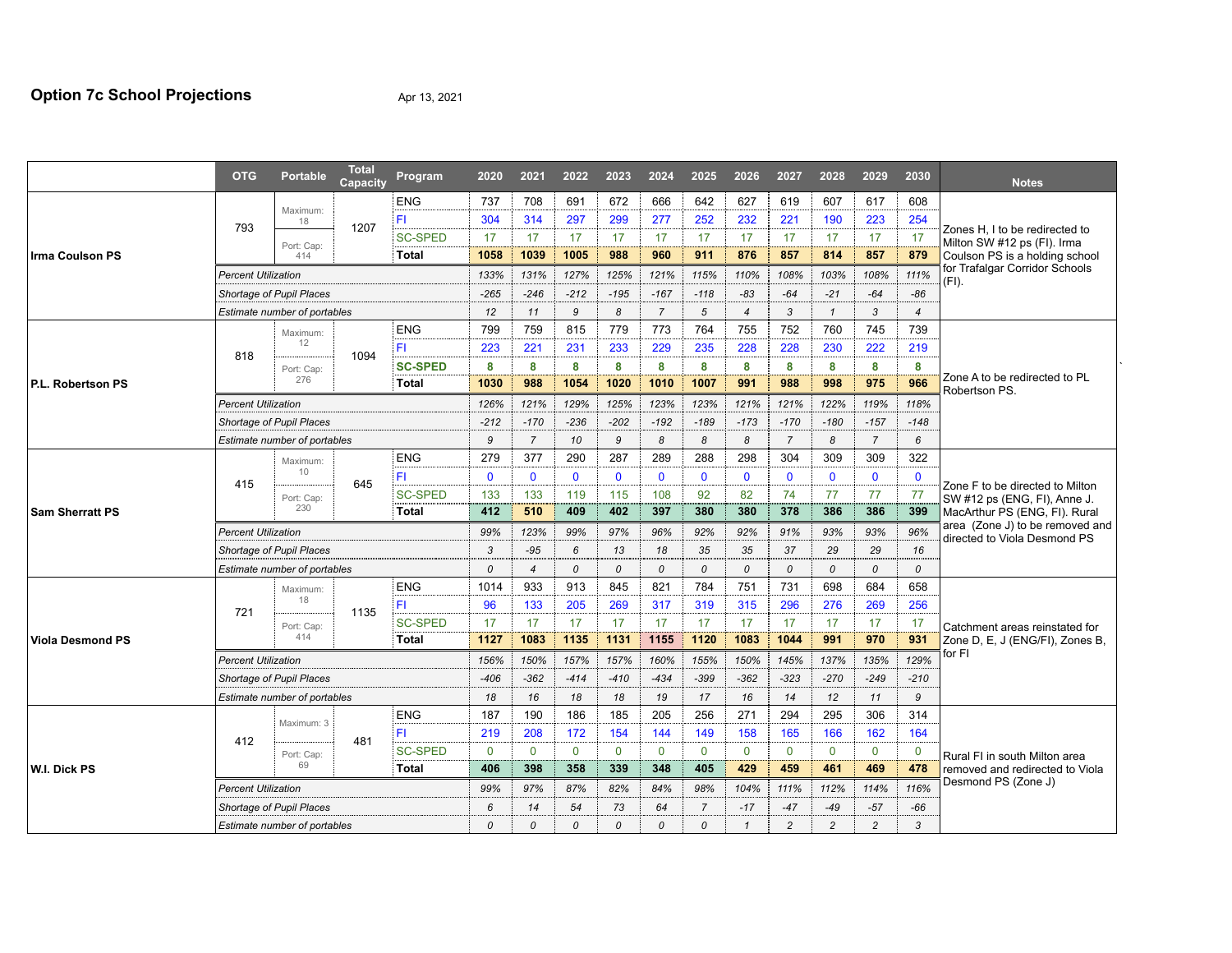# **Option 7c School Projections** Apr 13, 2021

|                  | <b>OTG</b>                   | <b>Portable</b> | <b>Total</b><br>Capacity | Program        | 2020     | 2021     | 2022          | 2023     | 2024     | 2025           | 2026        | 2027           | 2028   | 2029         | 2030    | <b>Notes</b>                                        |  |
|------------------|------------------------------|-----------------|--------------------------|----------------|----------|----------|---------------|----------|----------|----------------|-------------|----------------|--------|--------------|---------|-----------------------------------------------------|--|
|                  |                              | Maximum:        |                          | <b>ENG</b>     | 0        |          | 251           | 546      | 749      | 825            | 870         | 877            | 889    | 898          | 908     |                                                     |  |
|                  | 770                          | 12              | 1046                     | FI             | $\Omega$ |          | $\Omega$      | C        | $\Omega$ | 0              | $\mathbf 0$ | $\mathbf 0$    | 0      | $\mathbf{0}$ | 0       |                                                     |  |
|                  |                              | Port: Cap:      |                          | <b>SC-SPED</b> | 0        |          |               | $\Omega$ |          | $\Omega$       |             | $\Omega$       | 0      | $\mathbf 0$  |         |                                                     |  |
| Milton SW #11 ps |                              | 276             |                          | Total          | 0        |          | 251           | 546      | 749      | 825            | 870         | 877            | 889    | 898          | 908     | Zones B to be directed to Milton<br>SW #11 ps (ENG) |  |
|                  | <b>Percent Utilization</b>   |                 |                          |                | 0%       | 0%       | 33%           | 71%      | 97%      | 107%           | 113%        | 114%           | 115%   | 117%         | 118%    |                                                     |  |
|                  | Shortage of Pupil Places     |                 |                          |                | 770      | 770      | 519           | 224      | 21       | $-55$          | $-100$      | $-107$         | $-119$ | $-128$       | $-138$  |                                                     |  |
|                  | Estimate number of portables |                 |                          |                | 0        | $\Omega$ | 0             | 0        | -1       | $\overline{c}$ | 4           | $\overline{5}$ | 5      | 6            | 6       |                                                     |  |
|                  | 18<br>770                    | Maximum:        | 1184                     | <b>ENG</b>     | $\Omega$ |          | 564           | 773      | 877      | 881            | 974         | 1112           | 1264   | 1430         | 1595    |                                                     |  |
|                  |                              |                 |                          | FI             | $\Omega$ |          | 31            | 81       | 121      | 153            | 207         | 280            | 364    | 409          | 455     |                                                     |  |
| Milton SW #12 ps |                              | Port: Cap:      |                          | <b>SC-SPED</b> | 0        |          | $\Omega$      | $\Omega$ | O        | $\Omega$       |             | $\Omega$       | 0      | $\mathbf 0$  |         | Zones F north, G, H, I to be                        |  |
|                  |                              | 414             |                          | Total          | 0        |          | 595           | 854      | 998      | 1034           | 1181        | 1392           | 1628   | 1839         | 2050    | redirected to Milton SW #12 ps.                     |  |
|                  | <b>Percent Utilization</b>   |                 |                          |                | 0%       | 0%       | 77%           | 111%     | 130%     | 134%           | 153%        | 181%           | 211%   | 239%         | 266%    | (ENG/FI)                                            |  |
|                  | Shortage of Pupil Places     |                 |                          |                | 770      | 770      | 175           | $-84$    | $-228$   | $-264$         | $-411$      | $-622$         | $-858$ | $-1069$      | $-1280$ |                                                     |  |
|                  | Estimate number of portables |                 |                          |                |          | 0        | $\mathcal{O}$ | 0        | 10       | 11             | 18          | 27             | 37     | 46           | 56      |                                                     |  |

|--|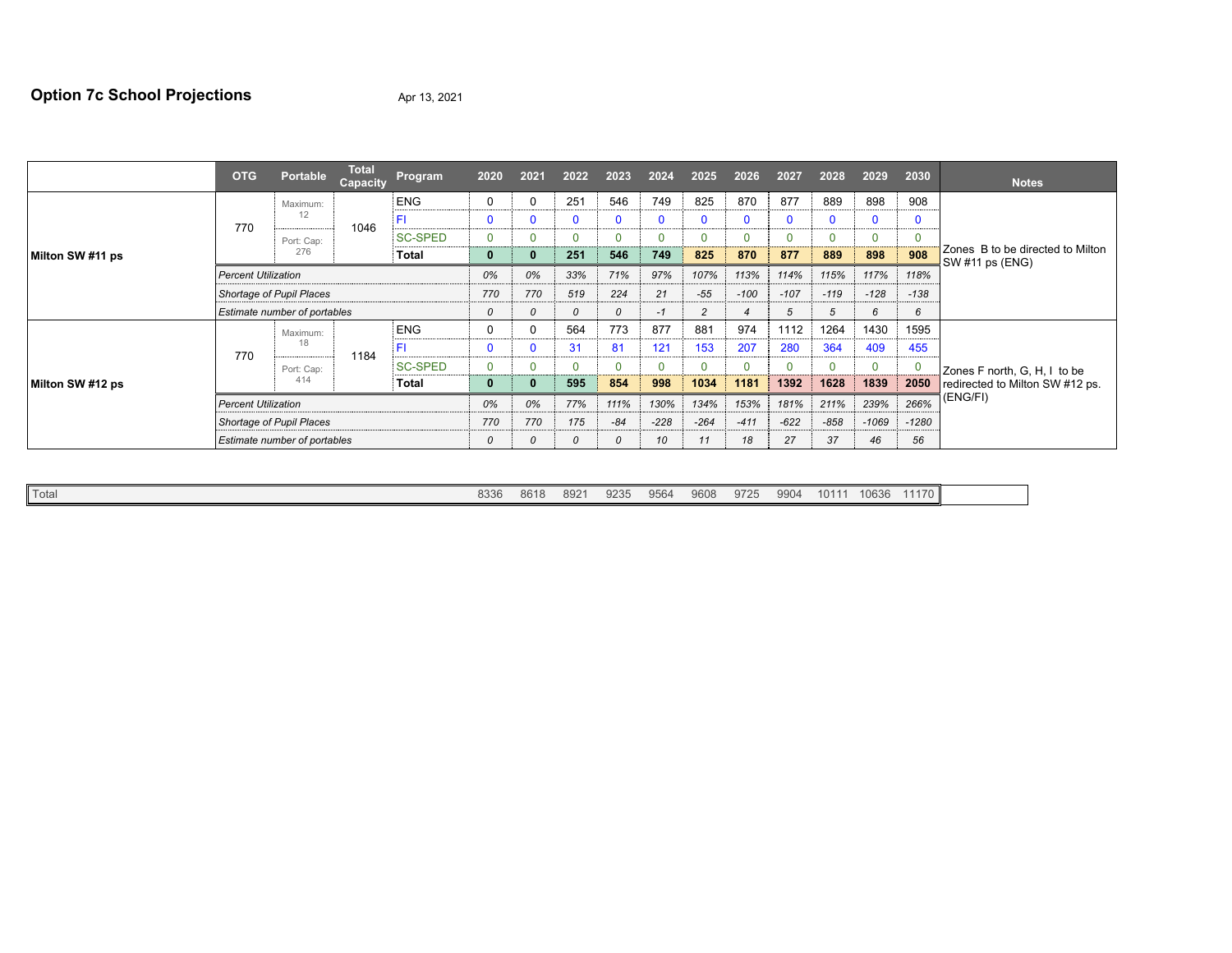# **Option 7c Transitions** Apr 13, 2021

### Status Quo: Option C Zone Home School

# Schools phasing out of a zone

| <b>Zone</b>                    | <b>Schools</b>                                               | 2020    | 2021    | 2022           | 2023                     | 2024                     | 2025                     | 2026                     | 2027                     | 2028           |
|--------------------------------|--------------------------------------------------------------|---------|---------|----------------|--------------------------|--------------------------|--------------------------|--------------------------|--------------------------|----------------|
|                                | Viola Desmond PS                                             | JK-8    | $JK-8$  | $3 - 8$        | $4 - 8$                  | $5-8$                    | $6 - 8$                  | $7 - 8$                  | 8                        |                |
| $\overline{A}$ - English       | New - P.L. Robertson PS                                      |         | $\sim$  | $JK-2$         | $JK-3$                   | $JK-4$                   | $JK-5$                   | $JK-6$                   | $JK-7$                   | $JK-8$         |
| <b>Students</b>                | Anne J MacArthur PS<br>(redirected students)                 | $JK-8$  | $JK-8$  | 8              |                          |                          |                          | $\overline{\phantom{a}}$ | $\overline{\phantom{a}}$ |                |
|                                | Viola Desmond PS**                                           | $2 - 4$ | $2 - 5$ | $3-6$          | $4 - 7$                  | $5-8$                    | $6 - 8$                  | $7 - 8$                  | 8                        | $\blacksquare$ |
| A - FI Students                | New - P.L. Robertson PS                                      | ÷.      | ÷.      | 2 <sup>1</sup> | $2 - 3$                  | $2 - 4$                  | $2 - 5$                  | $2 - 6$                  | $2 - 7$                  | $2 - 8$        |
|                                | Anne J MacArthur PS<br>(redirected students)                 | $2 - 8$ | $2 - 8$ | $7 - 8$        | 8                        |                          |                          | $\overline{\phantom{a}}$ | $\overline{\phantom{a}}$ |                |
| B - English<br><b>Students</b> | Anne J MacArthur PS<br>(redirected students)                 | $JK-8$  | $JK-8$  | $8\phantom{1}$ | $\overline{\phantom{a}}$ |                          |                          |                          |                          |                |
|                                | New - Milton #11 ps                                          | $\sim$  | $\sim$  | $JK-7$         | $JK-8$                   | $JK-8$                   | $JK-8$                   | $JK-8$                   | $JK-8$                   | $JK-8$         |
| <b>B</b> - FI Students         | Anne J MacArthur PS<br>(redirected students)                 | $2 - 8$ | $2 - 8$ | $7 - 8$        | 8                        |                          |                          | $\overline{\phantom{a}}$ |                          |                |
|                                | <b>Viola Desmond PS</b>                                      | $\sim$  | $\sim$  | $2-6$          | $2 - 7$                  | $2 - 8$                  | $2 - 8$                  | $2 - 8$                  | $2 - 8$                  | $2 - 8$        |
| D - English                    | Viola Desmond PS                                             | $JK-8$  | $JK-8$  | $JK-8$         | $JK-8$                   | $JK-8$                   | $JK-8$                   | $JK-8$                   | $JK-8$                   | $JK-8$         |
| <b>Students</b>                | Anne J MacArthur PS<br>(redirected students)                 | $JK-8$  | $JK-8$  | $\bf 8$        | $\overline{\phantom{a}}$ | $\overline{\phantom{a}}$ | $\overline{\phantom{a}}$ | $\blacksquare$           | $\overline{\phantom{a}}$ | $\blacksquare$ |
|                                | <b>Viola Desmond PS</b>                                      | $2 - 5$ | $2 - 5$ | $2 - 6$        | $2 - 7$                  | $2 - 8$                  | $2 - 8$                  | $2 - 8$                  | $2 - 8$                  | $2 - 8$        |
|                                | D - FI Students Anne J MacArthur PS<br>(redirected students) | $2 - 8$ | $2 - 8$ | $7 - 8$        | 8                        |                          | $\overline{\phantom{0}}$ | $\overline{\phantom{a}}$ | $\overline{\phantom{a}}$ |                |
| E - English                    | Viola Desmond PS                                             | $JK-8$  | $JK-8$  | $JK-8$         | $JK-8$                   | $JK-8$                   | $JK-8$                   | $JK-8$                   | $JK-8$                   | $JK-8$         |
| Students                       | Boyne PS (redirected<br>students)                            | $JK-8$  | JK-8    | $\bf 8$        | $\blacksquare$           |                          |                          | $\overline{\phantom{a}}$ | $\blacksquare$           |                |
|                                | Viola Desmond PS                                             | $2 - 4$ | $2 - 5$ | $2 - 6$        | $2 - 7$                  | $2 - 8$                  | $2 - 8$                  | $2 - 8$                  | $2 - 8$                  | $2 - 8$        |
|                                | E - FI Students Anne J MacArthur PS<br>(redirected students) | $2 - 8$ | $2 - 8$ | $7 - 8$        | 8                        |                          |                          | $\overline{\phantom{a}}$ | $\overline{\phantom{a}}$ |                |
|                                | Viola Desmond PS                                             | $JK-8$  | $JK-8$  | 8              | $\sim$                   | $\sim$                   | $\sim$                   | $\sim$                   | $\sim$                   |                |
| $F$ (north) -<br>English       | New - Milton #12 ps                                          | $\sim$  | $\sim$  | $JK-7$         | $JK-8$                   | $JK-8$                   | $JK-8$                   | $JK-8$                   | $JK-8$                   | $JK-8$         |
| <b>Students</b>                | Sam Sherratt PS (redirected<br>students)                     | $JK-8$  | JK-8    | 8              | $\overline{\phantom{a}}$ |                          |                          | $\overline{\phantom{a}}$ | $\overline{\phantom{a}}$ |                |
|                                | Viola Desmond PS                                             | $2 - 4$ | $2 - 5$ | $3-6$          | $4 - 7$                  | $5 - 8$                  | $6 - 8$                  | $6 - 8$                  | 8                        |                |
| $F$ (north) - FI               | New - Milton #12 ps                                          |         |         | $\overline{2}$ | $2 - 3$                  | $2 - 4$                  | $2 - 5$                  | $2 - 6$                  | $2 - 7$                  | $2 - 8$        |
| <b>Students</b>                | Anne J MacArthur PS<br>(redirected students)                 | $2 - 8$ | $2 - 8$ | $7 - 8$        | 8                        |                          | $\overline{\phantom{a}}$ | $\overline{\phantom{a}}$ | $\overline{\phantom{a}}$ |                |
|                                | Viola Desmond PS                                             | $JK-8$  | $JK-8$  | 8 <sup>°</sup> | $\overline{\phantom{a}}$ | $\sim$                   | $\overline{\phantom{a}}$ | $\blacksquare$           | $\overline{\phantom{a}}$ |                |
| $F$ (south) -<br>English       | New - Anne J. MacArthur PS                                   | $\sim$  |         | $JK-7$         | $JK-8$                   | $JK-8$                   | $JK-8$                   | $JK-8$                   | $JK-8$                   | $JK-8$         |
| <b>Students</b>                | Sam Sherratt PS (redirected<br>students)                     | $JK-8$  | $JK-8$  | 8              |                          |                          |                          |                          |                          |                |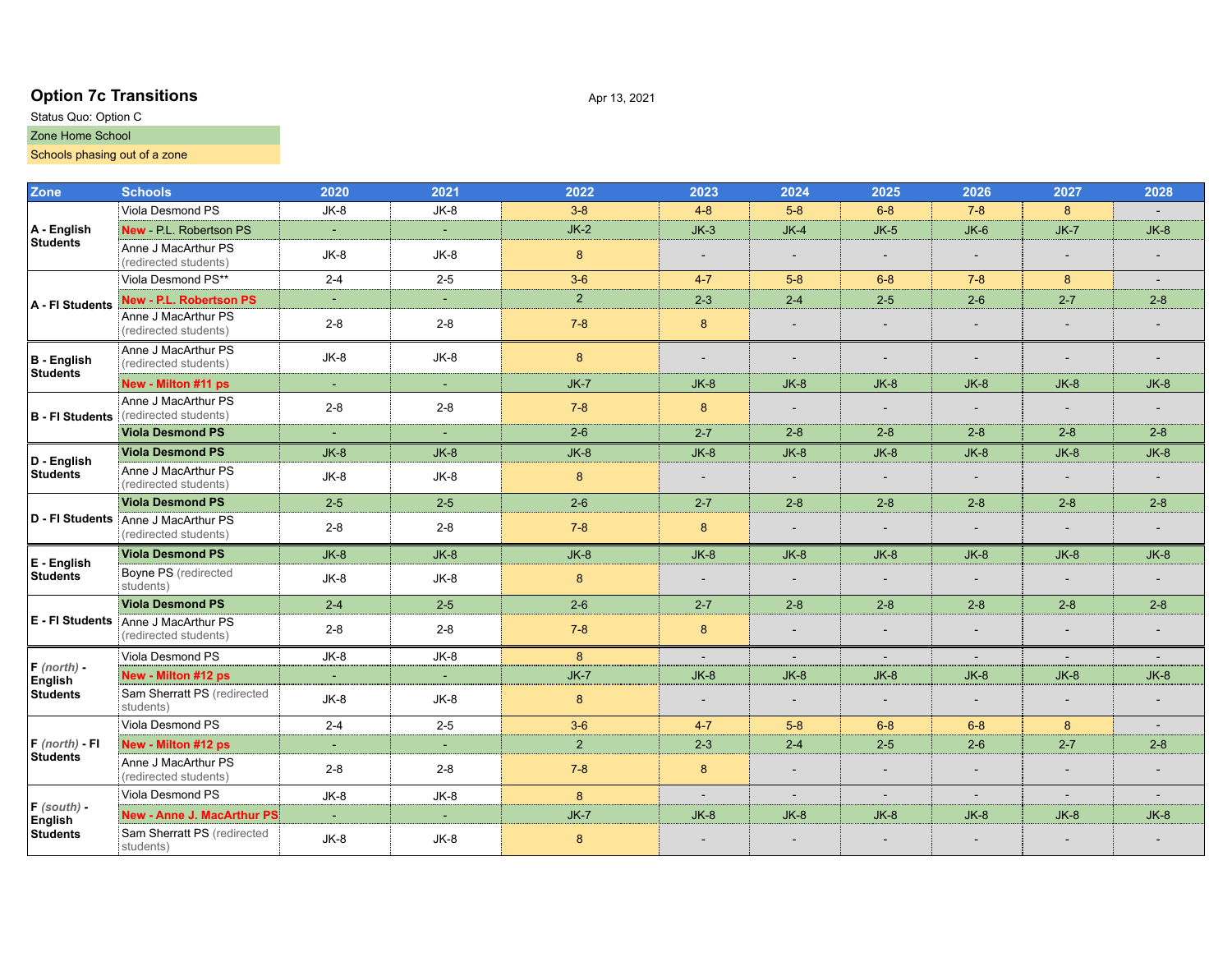# **Option 7c Transitions** Apr 13, 2021

### Status Quo: Option C Zone Home School

## Schools phasing out of a zone

| Zone             | <b>Schools</b>                              | 2020    | 2021    | 2022                     | 2023                     | 2024    | 2025                     | 2026                     | 2027                                                                                                                                 | 2028                     |
|------------------|---------------------------------------------|---------|---------|--------------------------|--------------------------|---------|--------------------------|--------------------------|--------------------------------------------------------------------------------------------------------------------------------------|--------------------------|
| $F$ (south) - FI | <b>New - Anne J. MacArthur</b><br><b>PS</b> | $6 - 8$ | $7 - 8$ | $2 - 8$                  | $2 - 7$                  | $2 - 8$ | $2 - 8$                  | $2 - 8$                  | $2 - 8$                                                                                                                              | $2 - 8$                  |
| <b>Students</b>  | Viola Desmond PS                            | $2 - 4$ | $2 - 5$ | $\overline{\phantom{a}}$ | $\overline{\phantom{a}}$ | $\sim$  | $\overline{\phantom{a}}$ | $\overline{\phantom{a}}$ | $\sim$                                                                                                                               | $\overline{\phantom{a}}$ |
|                  | Viola Desmond PS                            | JK-8    | $JK-8$  | 8                        |                          |         |                          | $\overline{\phantom{a}}$ | $\overline{\phantom{a}}$                                                                                                             |                          |
| G - English      | New - Milton #12 ps                         | ٠       | $\sim$  | $JK-7$                   | $JK-8$                   | $JK-8$  | $JK-8$                   | $JK-8$                   | $JK-8$                                                                                                                               | $JK-8$                   |
| <b>Students</b>  | Chris Hadfield PS (redirected<br>students)  | JK-8    | JK-8    | 8                        | $\overline{\phantom{a}}$ |         |                          | $\overline{\phantom{a}}$ |                                                                                                                                      |                          |
|                  | Viola Desmond PS                            | $2 - 4$ | $2 - 5$ | $\overline{a}$           | $\overline{\phantom{a}}$ |         | $\overline{a}$           | $\overline{\phantom{a}}$ | $\overline{\phantom{a}}$                                                                                                             | $\overline{\phantom{0}}$ |
| G - FI Students  | New - Milton #12 ps                         | ٠       | $\sim$  | 2                        | $2 - 3$                  | $2 - 4$ | $2 - 5$                  | $2 - 6$                  | $2 - 7$                                                                                                                              | $2 - 8$                  |
|                  | Irma Coulson PS (redirected<br>students)    | $2 - 8$ | $2 - 8$ | $3 - 8$                  | $4 - 8$                  | $5-8$   | $6 - 8$                  | $7 - 8$                  | 8<br>$\overline{\phantom{a}}$<br>$JK-8$<br>8<br>$2 - 7$<br>$JK-8$<br>$\overline{\phantom{a}}$<br>$\overline{\phantom{0}}$<br>$2 - 8$ |                          |
| H, I - English   | Hawthorne Village PS                        | $2 - 8$ | $2 - 8$ | 8                        | $\overline{\phantom{a}}$ |         | $\overline{a}$           | $\overline{\phantom{a}}$ |                                                                                                                                      |                          |
| <b>Students</b>  | New - Milton #12 ps                         | ٠       | ٠       | $JK-7$                   | $JK-8$                   | $JK-8$  | $JK-8$                   | $JK-8$                   |                                                                                                                                      | $JK-8$                   |
| $H, I - FI$      | Irma Coulson PS                             | $2 - 8$ | $2 - 8$ | $3 - 8$                  | $4 - 8$                  | $5-8$   | $6 - 8$                  | $7 - 8$                  |                                                                                                                                      | $\overline{\phantom{a}}$ |
| <b>Students</b>  | New - Milton #12 ps                         |         | ٠       | $\overline{2}$           | $2 - 3$                  | $2 - 4$ | $2 - 5$                  | $2 - 6$                  |                                                                                                                                      | $2 - 8$                  |
| J - English      | Sam Sherratt PS                             | $JK-8$  | $JK-8$  | 8                        |                          |         |                          | $\overline{\phantom{a}}$ |                                                                                                                                      |                          |
| <b>Students</b>  | <b>New - Viola Desmond PS</b>               | ٠       | ٠       | $JK-7$                   | $JK-8$                   | $JK-8$  | $JK-8$                   | $JK-8$                   |                                                                                                                                      | $JK-8$                   |
|                  | E-W Foster                                  | $2 - 5$ | $2 - 5$ | $\overline{\phantom{a}}$ | $\overline{\phantom{a}}$ |         | $\overline{\phantom{a}}$ | $\overline{\phantom{a}}$ |                                                                                                                                      |                          |
| J - FI Students  | W. I. Dick PS                               | $6 - 8$ | $6 - 8$ | $7 - 8$                  | 8                        |         | $\overline{\phantom{0}}$ | $\overline{\phantom{a}}$ |                                                                                                                                      |                          |
|                  | <b>New Viola Desmond PS</b>                 |         | ٠       | $2 - 6$                  | $2 - 7$                  | $2 - 8$ | $2 - 8$                  | $2 - 8$                  |                                                                                                                                      | $2 - 8$                  |

*\*\* Viola Desmond PS Currently offers grade 2-4 FI (2020/2021), grades 5-8 attend Viola Desmond PS.*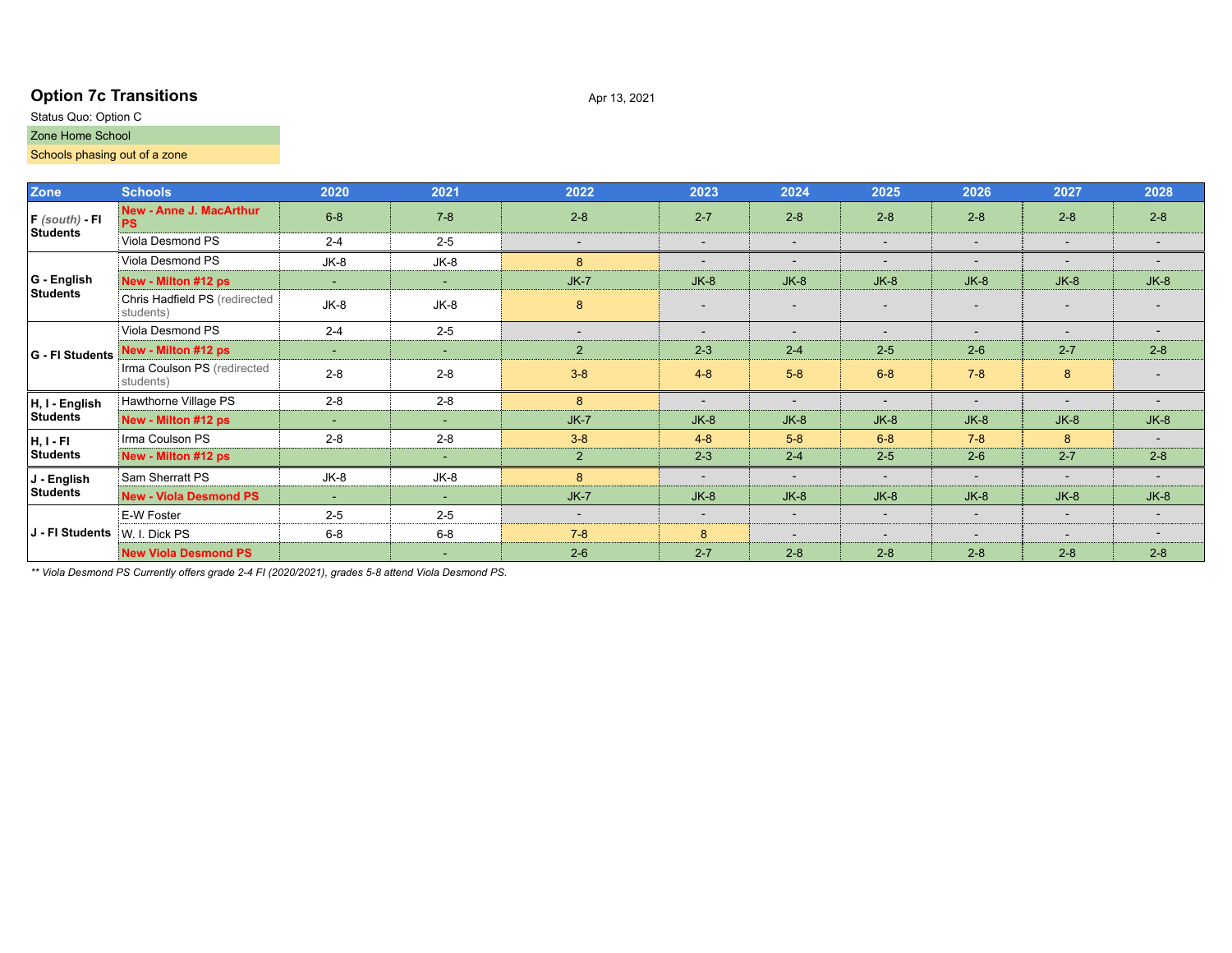# **Option 7c Discussion Points** Apr 13, 20201

Correction: Milton #12 has a split grade 8 cohort.

#### **What you need to know about this option.**

#### **Milton SW #11**

Opens tentatively Jan 2022, boundaries are effective Jan 2022 Opens as a single track JK-7 school. Grade 8 added in 2022. FI directed to Viola Desmond PS. Students in zones B, F ENG to be directed to Milton SW #11 ps.

#### **Milton SW #12**

Opens September 2022, boundaries are effective September 2022. Opens with ENG JK-7 and FI grade 2 (one grade to be added in consecutive year until grade 8) Milton SW #12 ps has a split grade 8 cohort. Students in zones G, H, I to be directed to Milton SW #12 ps

**Milton SE #13 tentative opening date September 2024. Milton SE #14 opening date: To Be Determined Milton Education Village School (MEV #1 ps) opening date: To Be Determined**

**From Transportation:** Zone J should attend the same school for English and FI, this is better for students and minizes transportaion costs. Zone F south will be bussed to Anne J MacArthur PS. Zone D is an area that will be bussed to schools. **From Planning:** Projection shows an aggressive development and yield rates. Milton SW#11 ps opens with under 300 students. This school will be over OTG capacity by 2025. P.L. Robertson PS catchmand expands. Students in grades JK-2 will be directed to P.L. Robertson PS from Zone A. This will split older siblings up from younger siblings. P.L. Robertson PS will requires 7 to 8 portables for the longer term. Viola Desmond PS assumes 15% of new development to attend FI, from Milton SW#11 ps Students within zones A (3-8), E and attend another school will be directed to Viola Desmond PS, September 2022. Viola Desmond PS enrolments reaches total capacity in 2024. It will remain above OTG capacity. Milton SW #12 ps, will reach total capacity by 2026, at current yield rates. Milton SW#12 ps opens with under 600 students. This school will be over OTG capacity by 2023. Milton SW#12 ps has a split grade 8 English cohort to Elsie MacGill SS, Craig Kielburger SS. The FI program will start with approximately 40 students in grade 2 FI September 2022. Milton SW#12 ps is a holding school for for Milton SE #13 ps. Anne J. MacArthur PS will remain above OTG capacity. Zone F south currently does not have students residing in its area. All new students will be as a result of development.